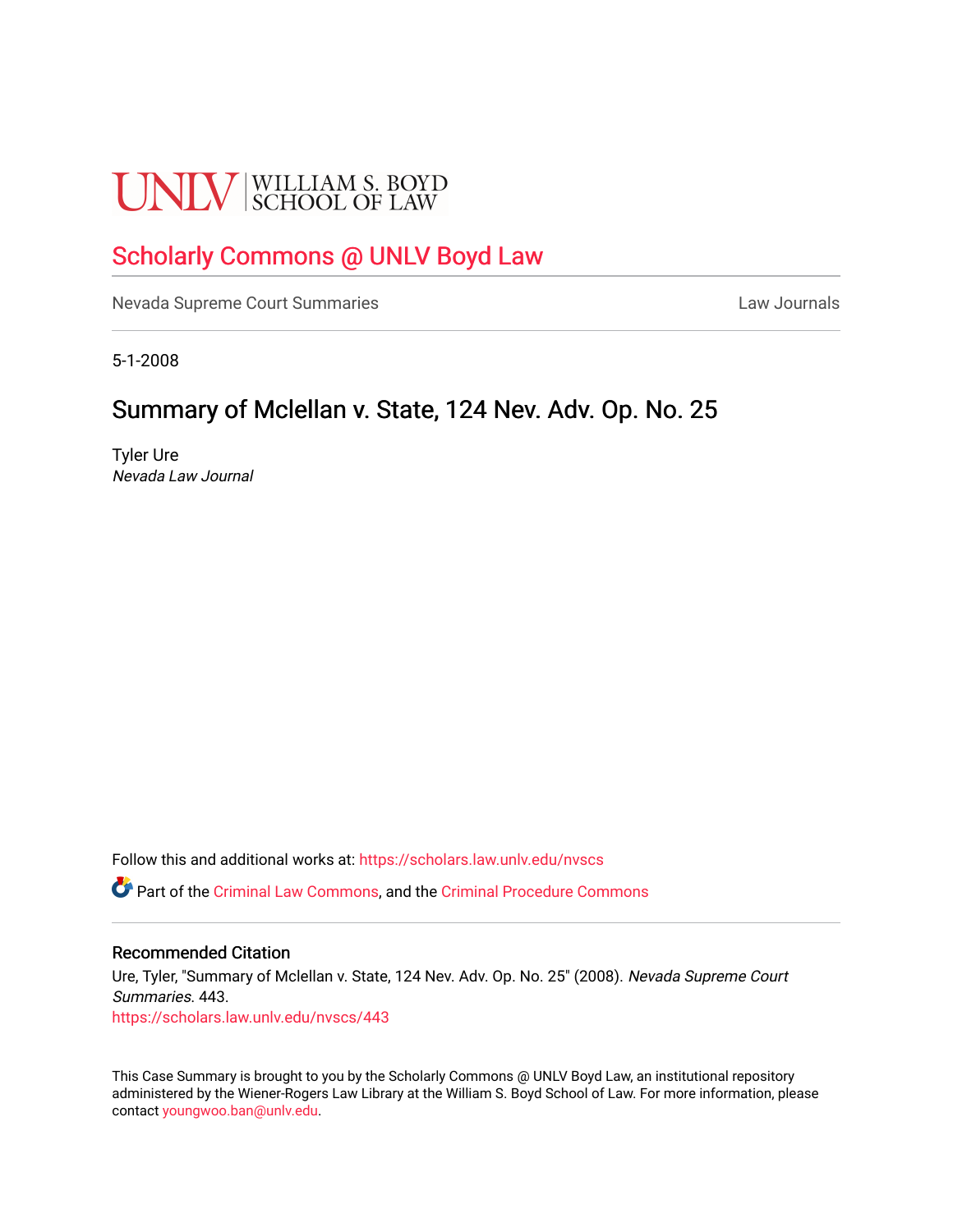#### **Mclellan v. State 124 Nev. Adv. Op. [N](#page-1-0)o. 25 (May 1, 2008)[1](#page-1-0)**

#### **Criminal Law–Evidence**

## **SUMMARY**

 Appellant appeals conviction on 22 counts of sexual assault of a minor under 14 years of age and 20 counts of lewdness with a child under 14 years of age. Appellant argues the district court should not have entered telephone conversation recorded in California into evidence. Appellant also argues that evidence regarding uncharged acts should not have been admitted.

## **DISPOSITION/OUTCOME**

Affirmed. The Nevada Supreme Court concluded that evidence is admissible if it was legally obtained within the jurisdiction it was seized. Also, the district court did not abuse its discretion in admitting the evidence of prior bad acts.

## **FACTS AND PROCEDURAL HISTORY**

 Appellant Mclellan met J.F. when she was nine years old. Mclellan subsequently married J.F.'s mother and over the course of the marriage repeatedly coerced J.F. into engaging in sexual conduct. The abuse continued until Mclellan and J.F.'s mother separated.

 After the separation, J.F. was sent by her mother to live with her aunt and uncle in Mission Viejo, California. There, she told a school counselor about the sexual abuse. The counselor told the Orange County Sheriff's office who set up a wiretap with the consent of J.F.'s aunt and uncle, so J.F. could get a confession from Mclellan.

 The taped conversation was admitted at trial and played without objection. Mclellan also did not object to the admission of prior acts or the district court's initial failure to issue a limiting statement to the jury.

<span id="page-1-0"></span><sup>&</sup>lt;sup>1</sup> By: Tyler Ure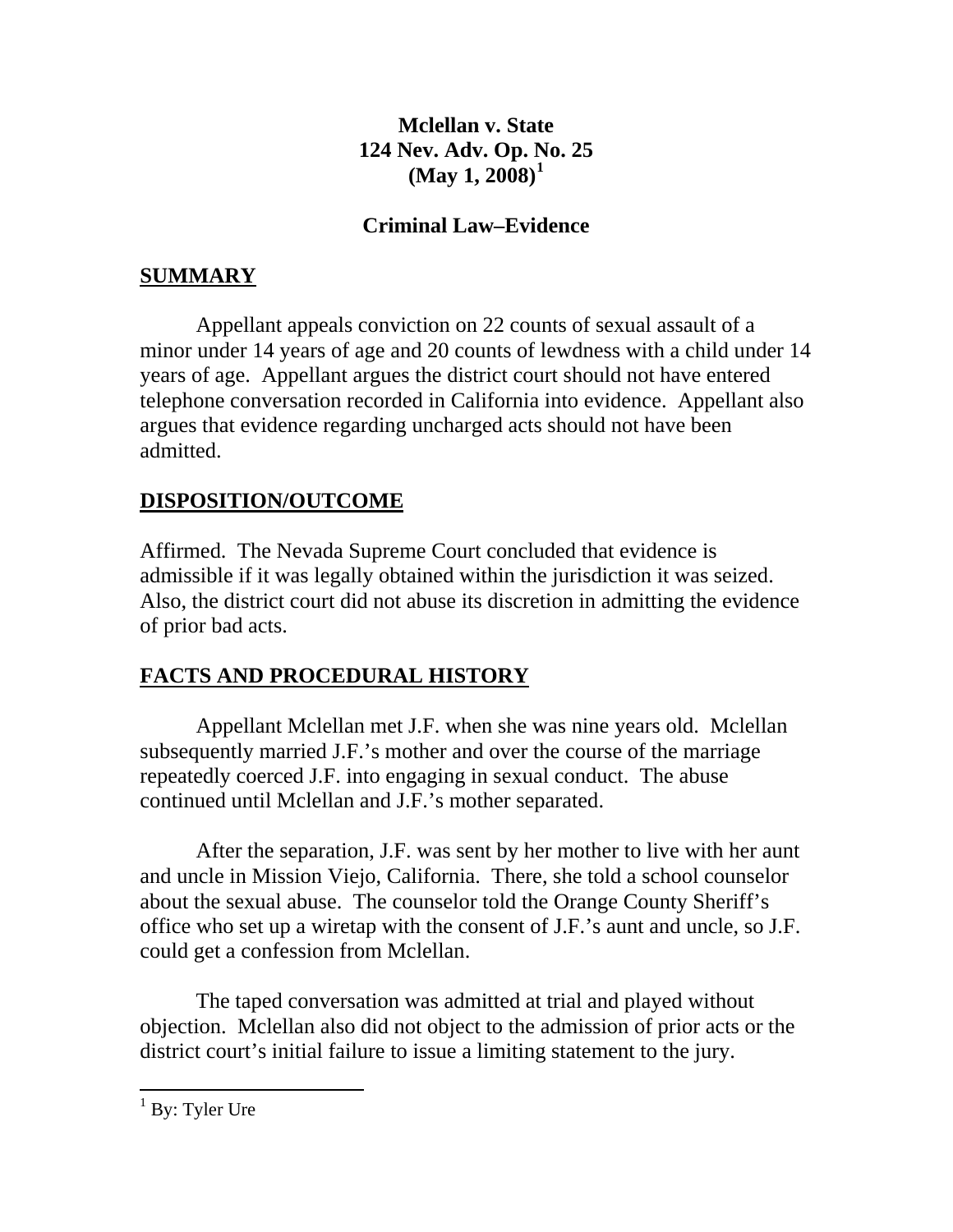#### **DISCUSSION**

#### Admission of taped phone call

 While a telephone conversation can only be intercepted with the consent of both parties in Nevada, California only requires consent of one party. McClellan argues that because the telephone conversation would not be legally obtained and therefore be inadmissible under Nevada law, it should not have been admitted. However, NRS 48.077 allows the admission of the contents of any communication lawfully obtained under the laws of another jurisdiction if it was obtained lawfully in that jurisdiction. Because the conversation was lawfully obtained in California, the conversation is admissible in Nevada under NRS 48.077.

#### Limiting instruction regarding the California incident

 When evidence of prior bad acts is admitted, the prosecutor has a duty to request that the jury hear a limiting instruction explaining the purpose of the evidence. Here, the prosecutor failed to request an instruction and the Court reviewed the error under NRS 178.598 and *Kotteakos v. United States*<sup>[2](#page-2-0)</sup> to determine "whether the error had substantial and injurious effect or influence in determining the jury's verdict."<sup>[3](#page-2-1)</sup> The Court concluded that since the evidence against Mclellan was overwhelming that the omission of the instruction at the time the evidence was admitted had no injurious effect.

The Court also modified the duty under  $Tavares$  v. State<sup>[4](#page-2-2)</sup> to issue a limiting instruction when evidence of prior bad acts is admitted and at the end of the trial. The defendant now may waive the giving of the limiting instruction but he must do so explicitly and before the evidence is admitted.

#### **CONCLUSION**

 $\overline{a}$ 

 Evidence of a taped communication obtained legally in another jurisdiction is admissible in Nevada. The prosecutor has a duty to request a

<span id="page-2-0"></span><sup>2</sup> Kotteakos v. United States, 328 U.S. 750 (1946)

<span id="page-2-1"></span><sup>&</sup>lt;sup>3</sup> Internal Quotations Omitted

<span id="page-2-2"></span> $4$  Tavares v. State, 117 Nev. 725, 731 (2001).